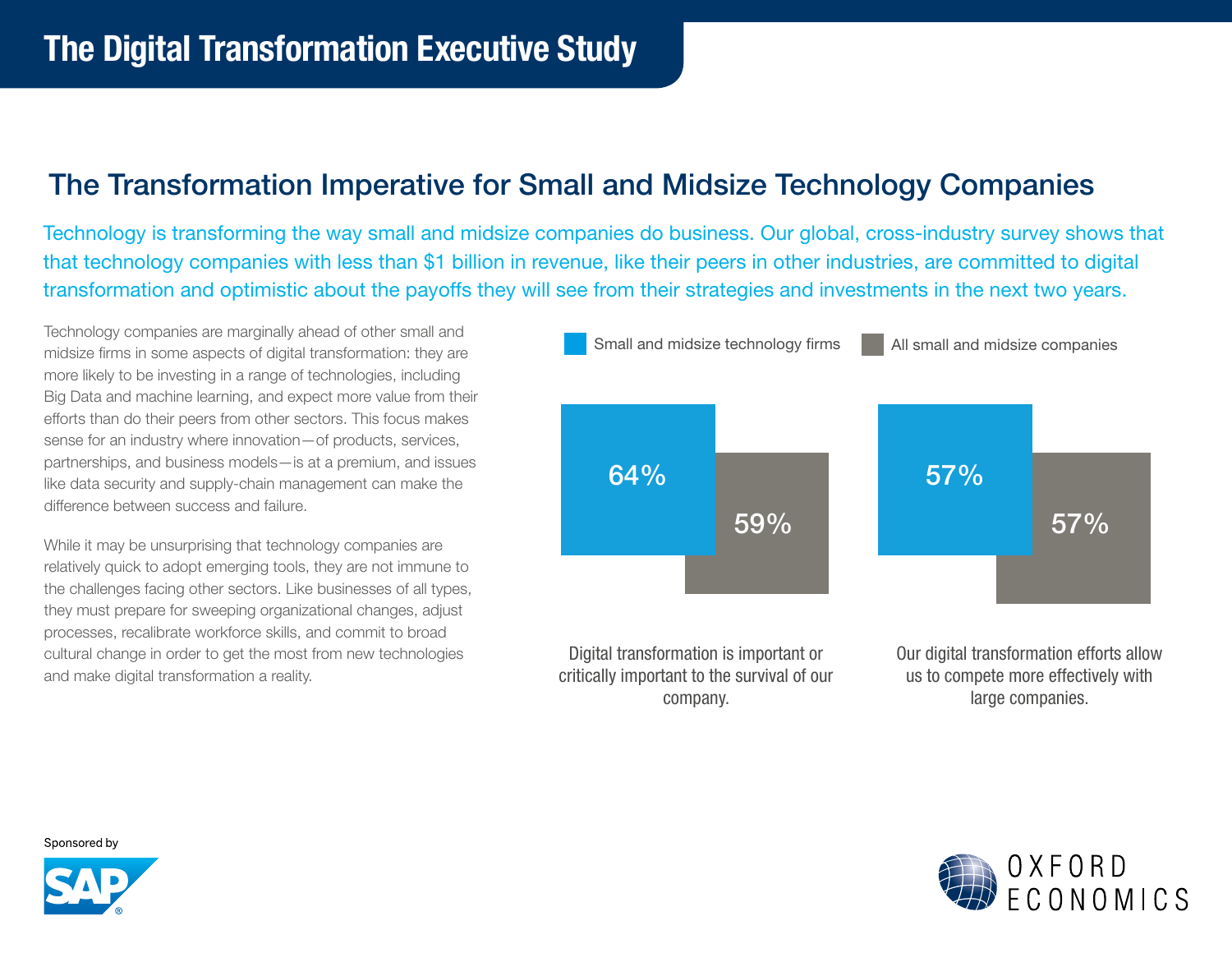### Small and midsize technology firms are focused on machine learning

Digital transformation revolves around investment in emerging technologies. For the most part, small and midsize technology companies are directing IT budgets toward foundational tools, such as cloud and Big Data/analytics. These tools will serve as innovation platforms for more advanced technologies critical to the technology sector's future—for example, machine learning, which has the potential to turbocharge processes from product development to advanced manufacturing.

Small and midsize technology companies already are investing in machine learning at a slightly greater rate than their peers in other industries, although the numbers are still low (6% of smaller technology firms are investing today, vs. 4% overall). In two years, that difference will become more meaningful: 22% of small and midsize technology companies say they will invest in two years' time, vs. 17% in other industries. The largest small and midsize technology firms in our sample those with \$500 million to \$1 billion in revenue—are even more likely to say they are investing in machine learning, both today and in two years' time.

Nearly two-thirds (64%) of small and midsize technology companies say digital transformation is critical to their organization's survival today, and nearly all say it will be in five years' time (94%). Yet many still have not prioritized transformation as a strategic plan. Smaller technology companies—like their peers in other sectors—are less likely than larger enterprises to say digital transformation is a core business goal (63%, vs. 87% of larger technology companies).

#### Q: Which technologies are you investing in most heavily, today and in two years? Respondents could select all that apply.





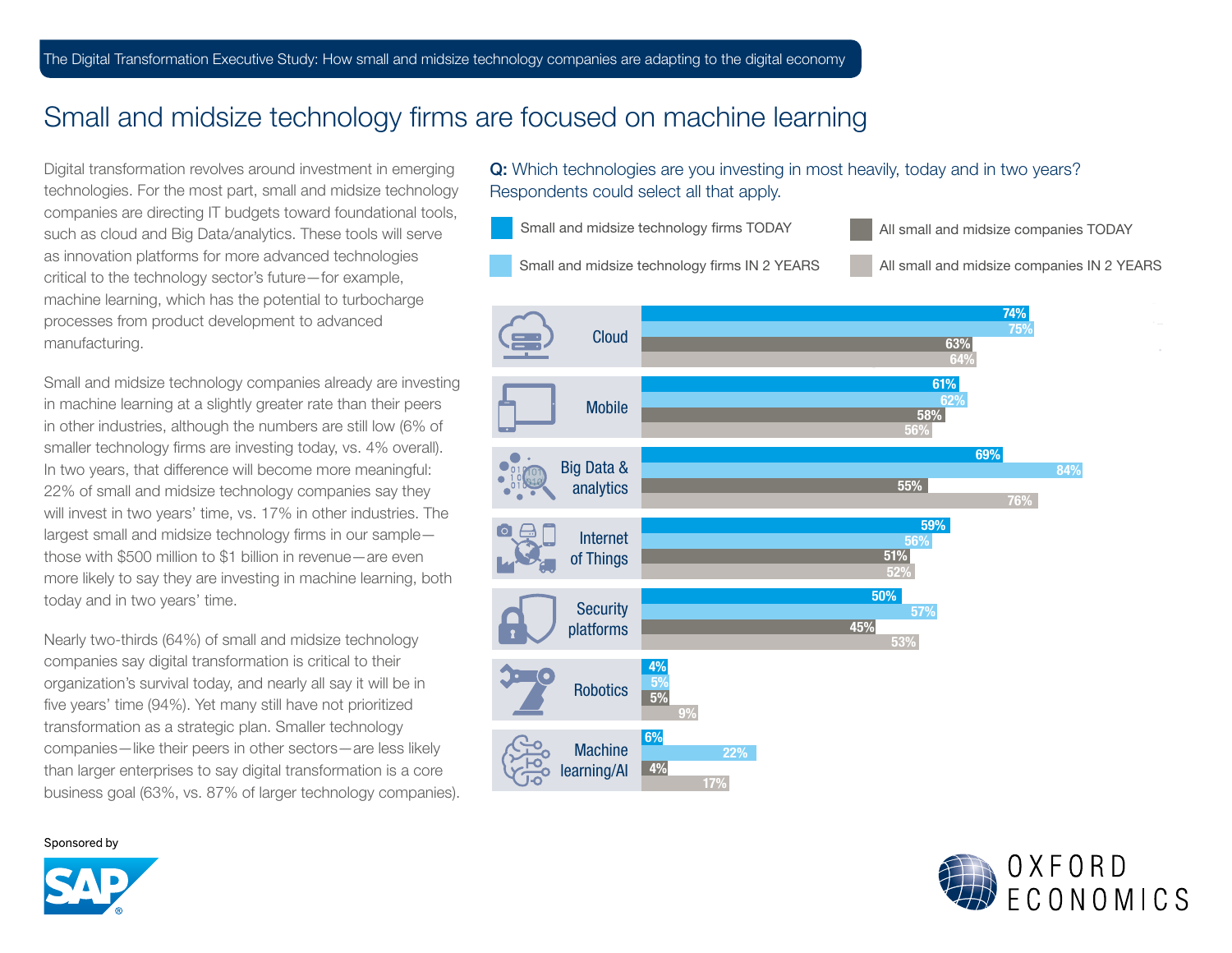# Technology investment will support core business goals

Technology investments are expected to yield dividends in the next two years. Small and midsize technology companies anticipate the greatest value in terms of innovation (63%) product development and transformation (56%), and process automation (56%). Employee engagement (57%) will be another major focus although the smallest technology companies in our survey are less likely to expect improvements in this area.

Broader digital transformation efforts—involving the processes and business goals that surround technology investments—also will affect business performance. Most small and midsize technology companies have not yet seen transformative change from their digital efforts: less than one-quarter report dramatic improvements to strategy and planning (21% say digitization has led to substantial or transformative change), operations (16%), and other business functions.

Small and midsize technology firms All small and midsize companies

But change is on the way. Well over half of small and midsize technology companies expect digitization to improve functions ranging from sales and marketing (57%) to strategy and planning (58%). And, critically, small and midsize technology companies are more likely than other industries to expect improvements to talent management (44%, vs. 38% overall).

Developing new products and services and increasing speed to market are seen as top revenue and profit drivers over the next two years in this innovation-driven industry. These technology-driven improvements to business functions will support core strategic goals at smaller technology companies—if they can build the culture to facilitate the necessary changes.

#### Q: To what extent do you expect digitization to change the following areas of your organization over the next two years? "Substantially" and "It will be transformative" responses combined are shown here.

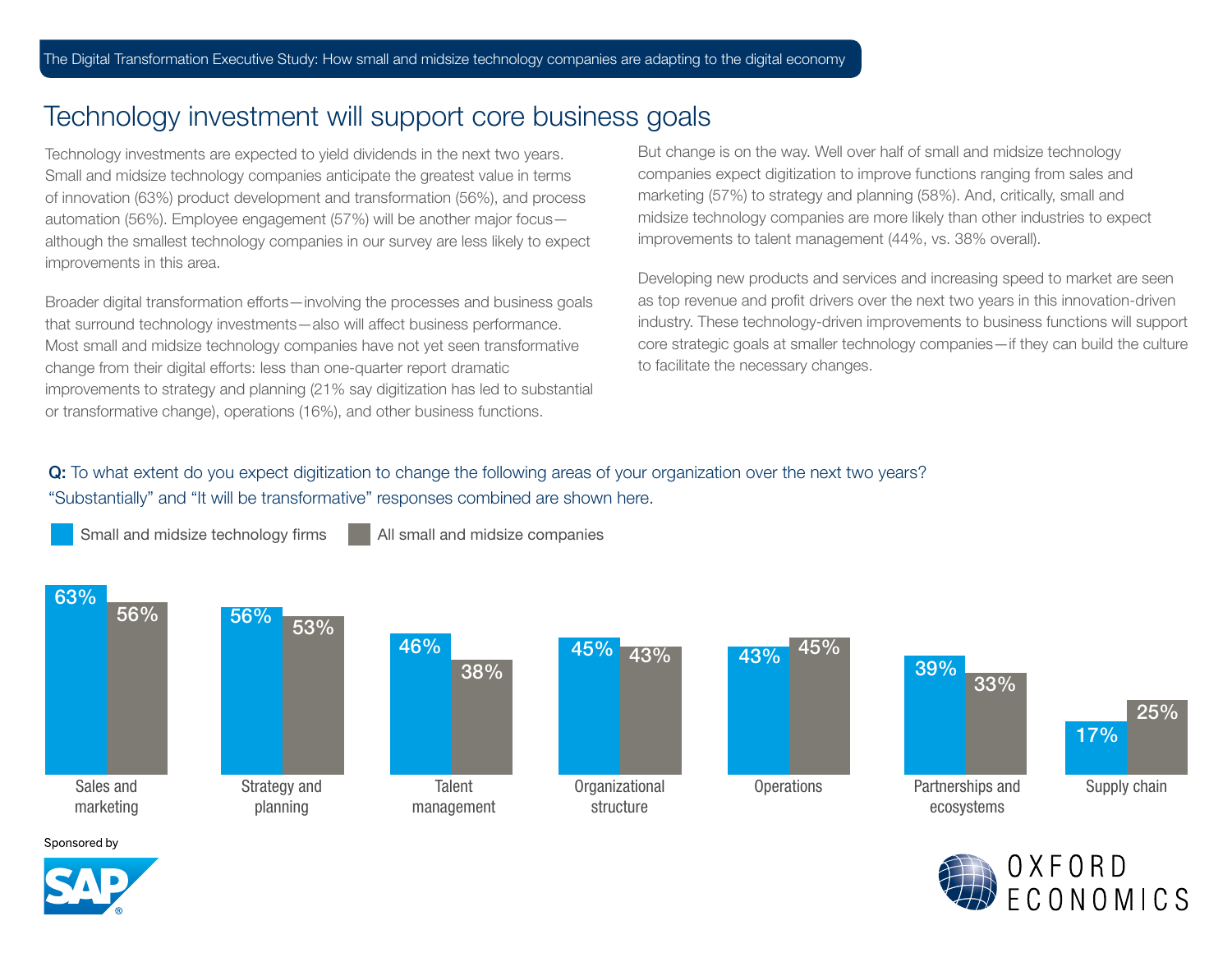#### Technology companies must engineer a digital culture

To get digital transformation right, small and midsize technology companies must leverage their inherent strengths, including agility and the ability to build a strong and collaborative culture. These firms, like their peers from other sectors, have work to do to prepare their organizations for the digital era.

Changes must begin at the employee level. The technology industry should benefit as digital-native and digital-fluent Millennials continue to assume leadership positions, but in order to maximize the value of these younger workers it must create productive environments in which they—and members of the fast-rising Generation Z now beginning to enter the workforce—can thrive.

Small and midsize technology companies cite a lack of workforce skills as the top barrier to their digital-transformation initiatives—52% rank it as a top-tier challenge, even ahead of lack of budget. Technology investments are expected to affect retraining of general workforce resources (71% of small and midsize technology companies say this) and retraining of management resources (74%), yet most respondents are slow to address talent issues; just 19% report well-developed strategies for employee engagement.

Despite the reputation of the industry for cutting-edge culture, small and midsize technology companies must make serious organizational changes for transformation to pay off. Currently, complex and bureaucratic organizational structures make it difficult for many of these companies to move quickly. While they are as likely as their peers from other industries to say they are getting value from simpler decisionmaking (76%, vs. 72% overall) and less bureaucracy (66%, vs. 64% overall), there is room for improvement.

Q: Thinking about the technologies you are investing in, to what extent do you expect them to affect your human capital and HR strategy?

"Minimal increase" and "substantial increase" responses combined are shown here.